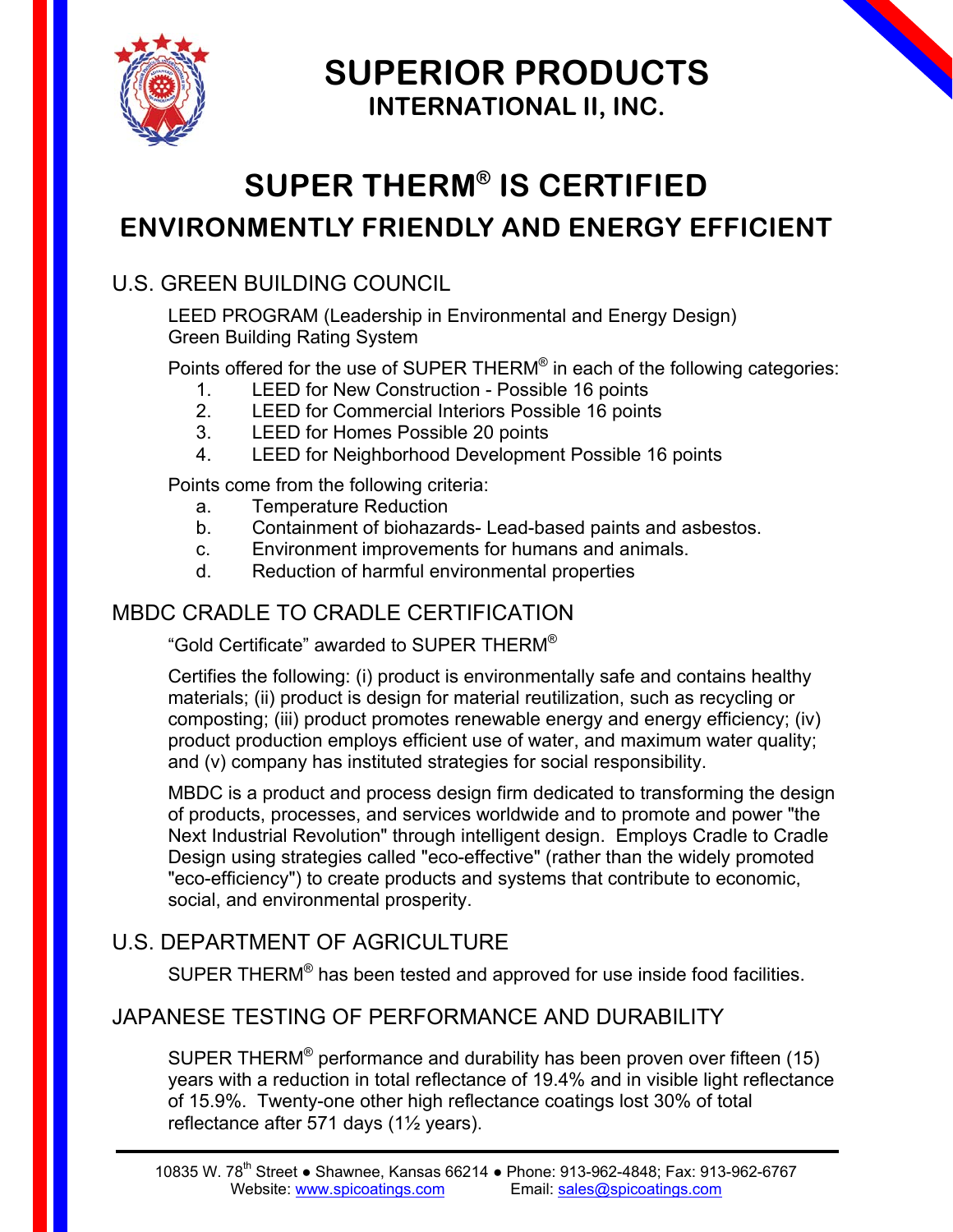

# **U.S. GREEN BUILDING COUNCIL**

### **LEED PROGRAM**

## **(Leadership in Environmental and Energy Design) Green Building Rating System**

SUPER THERM $^{\circ}$  qualification for LEED points as set forward by the LEED program is as follows:

SUPER THERM® is compliant with the "LEED-NC and LEED-EB, Green Building Rating System for New Construction and Existing Construction and Major Renovation" Version 2.2, Sustainable Sites

Credit 7.1 Heat Island Effect: Non Roof and 7.2 Heat Island Effect: Roof.

Coatings under VOC of 250 grams/litre for pitched and flat roofing. Under architectural interior wall paint (1 point) as well as roofing (1 point). SUPER THERM® is 25 grams/litre.

SUPER THERM<sup>®</sup> falls under the criteria of meeting the test requirements of ASTM E 903 reflectance and ASTM C 1371 emittance. SRI (Solar Reflectance Index) required minimum percentage of 0.75 (SUPER THERM® - 0.85 which far exceeds the LEED requirement).

SUPER THERM<sup>®</sup> passes and easily complies with the LEED standards for achieving energy points. There is no assigned number to products. The customer applies for points when building a new construction or dong major renovations under version 2.2. The line of SPI Coating Products will add points to the building owner in achieving the highest point system under LEED.

Point System:

| Certified | 32-39 points |
|-----------|--------------|
| Silver    | 40-47 points |
| Gold      | 48-63 points |
| Platinum  | 64-85 points |

Standards for construction and site protection as well as building and site operation.

Checklist of credits that SUPER THERM® promotes:

**Credit 6.1** "Heat Island Reduction" Possible points 1

Thermal gradient differences between developed and undeveloped area to minimize impact on microclimate and human and wildlife habitat.

Option B – Use/maintain light-colored/high albedo materials (reflectance of at least 0.3) for 30% of the site's non-roof impervious surfaces on the site, including parking lots, walkways, plazas, etc. Provide 3rd party reflectance documentation.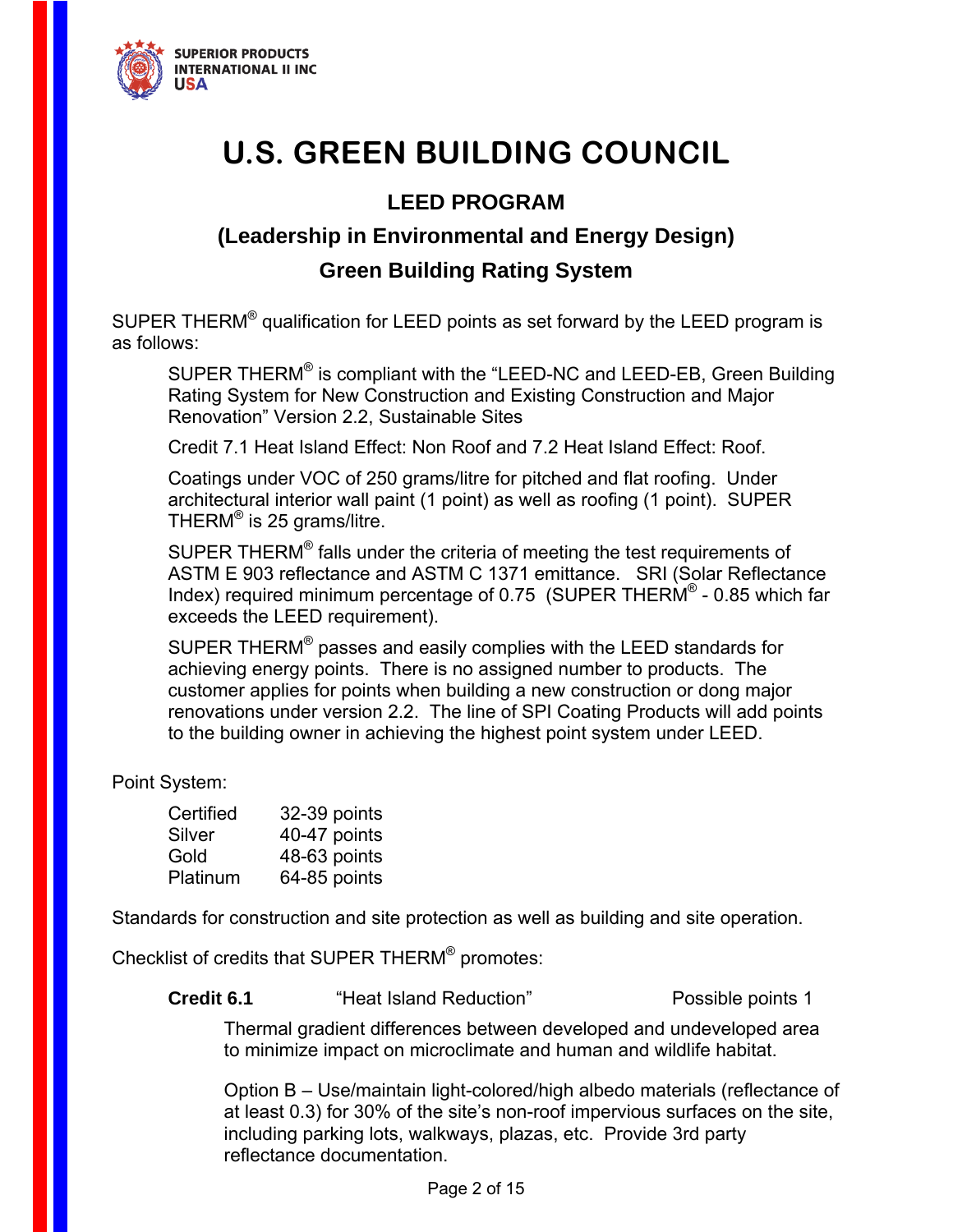

### **Credit 6.2** "Heat Island Reduction" Possible points 1

Thermal gradient differences between developed and undeveloped area to minimize impact on microclimate and human and wildlife habitat.

Option A Have in place over the performance period ENERGY STAR compliant, high-reflectance and high emissivity roofing material that has a minimum emissivity of 0.9 when tested in accordance with ASTM 408 for a minimum of 75% of the roof surface.

### **Energy and Atmosphere**

Credit 2.1-2.4 - On site renewable energy 12% Possible points 4 Over the performance period, meet some or all of the building's total energy use through the use of on-site or off-site renewable energy systems.

MR Credit 3.1 and 3.2

Optimize Use of the IAQ Compliant Products Possible points 2 Replace the indoor air quality (IAQ) impacts of the materials acquired for use in the operations, maintenance and upgrade of buildings. Must include the following product groups: paints and coatings……etc.

IEQ Credit 6.2 - Controllability of Systems

Temperature & Ventilation entitled and the Possible points 1 Provide individual temperature and ventilation controls for at least 50% of the building occupants, enabling adjustments to suit individual needs and preferences, or those of a group having a multi-occupant space or workgroup area.

IEQ Credit 7.1 - Thermal Comfort: Compliance Possible points 1 Provide a comfortable thermal environment that supports the productivity and well-being of building occupants. Comply with ASHRAE standard 55- 2004, Thermal Comfort Conditions for Human Occupancy.

IEQ Credit 10.4 & 10.5 - Green Cleaning:

Low Environmental Impact Pest Management Policy Possible points 2 Develop, implement and maintain a low environmental impact integrated indoor pest management policy. OMEGACIDE

IUOM Credit 1 - Innovation in Upgrades Operations and Maintenance **Possible points 4** 

Credit 1.1, 1.2, 1.3 and 1.4. Provide documentation of each proposed innovation credit, including a description of the achievement, the additional environmental benefits delivered over the performance period.

Possible points to achieve using SUPER THERM<sup>®</sup> and OMEGACIDE<sup>™</sup> on only the **LEED-EB (Existing Buildings) is TOTAL 16**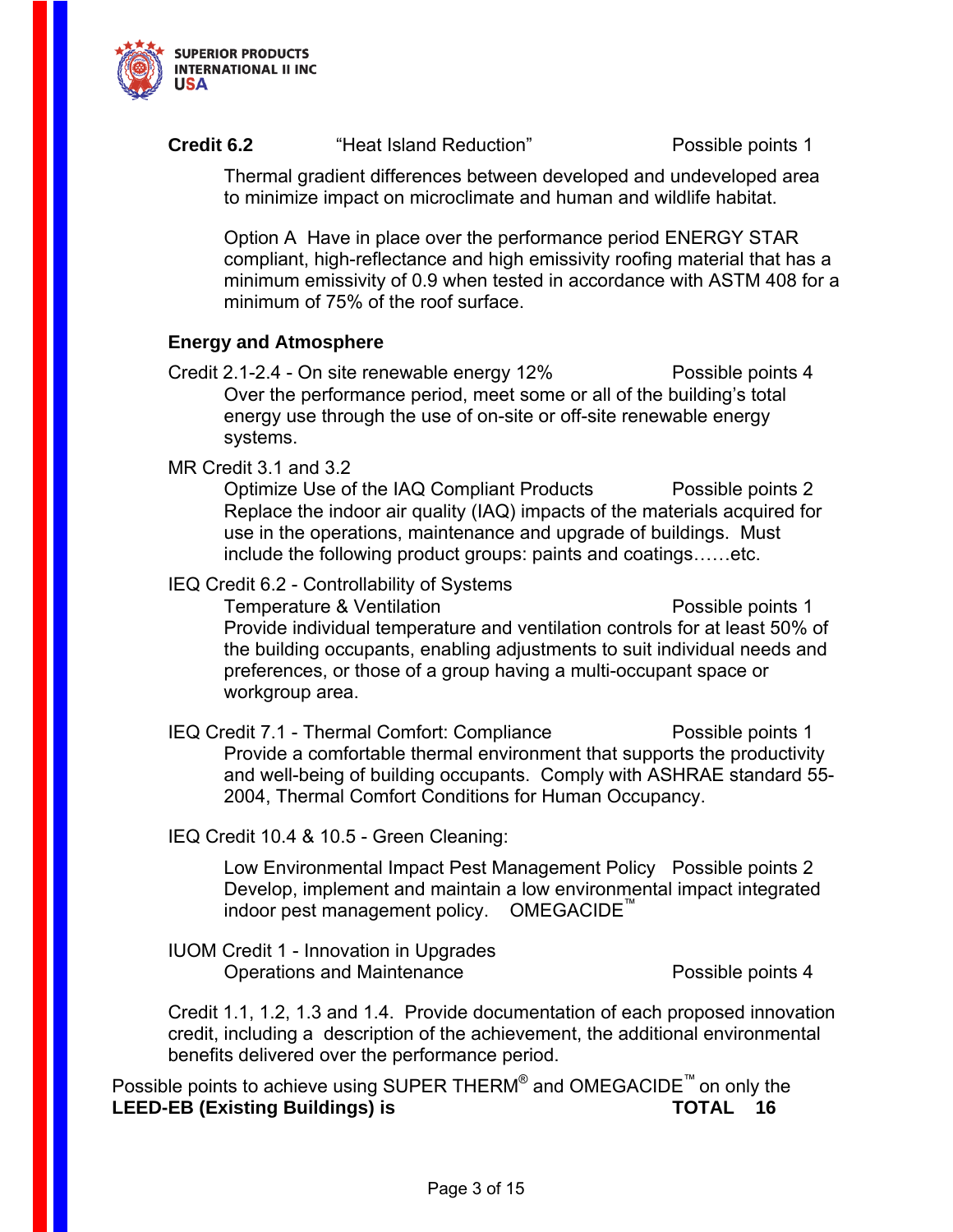

If the entire line of SPI Coating Products is used on the other LEED categories:

- a. LEED for New Construction **Example 16** Possible 16
- b. LEED for Commercial Interiors **Possible 16**
- c. LEED for Homes **Possible 20**
- d. LEED for Neighborhood Development Possible 16

Possible total of 68 different points could be achieved from entire line of SPI Coating Products for:

- a. Temperature reduction.
- b. Containment of biohazards Lead-based paints and asbestos encapsulation.
- c. Environment improvements for humans and animals.
- d. Reduction of harmful environmental properties.

This would help qualify the owner for the Platinum Rating on the LEED program.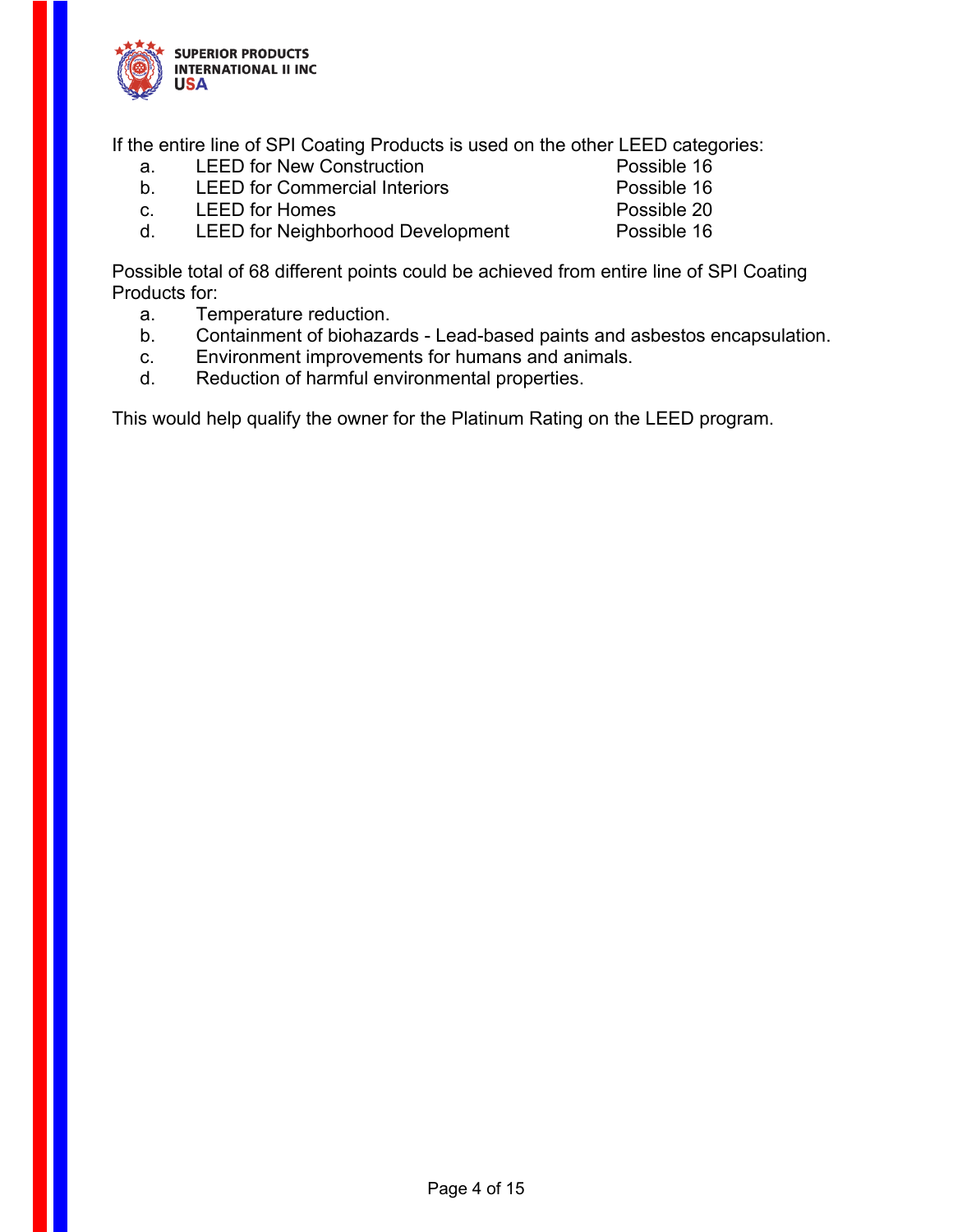# **EMBDC**

# **CRADLE TO CRADLE™ PRODUCT CERTIFICATION GOLD IS HEREBY GRANTED TO**

# **ENERGY BARRIERS, INC. SUPER THERM®**

a positive contract the second contract of the Company of the Contract of the Second Contract of the Second Contract of the Contract of the Contract of the Contract of the Contract of the Contract of the Contract of the Co

**JANUARY 10, 2006** 

A 41 YEAR OLD FEMALE REPORTED HIS AND DRIVEN CHARGE WAS ARRESTED FOR STARTING TO SALES AT HIS AND **FOR PARTIES AND LEASED AND CONSTRUCTION ON AN ARTICLE MICH. HE CAN BE AN ARTICLE AND ARRAIGNMENT AND** 

**VP BENCHMARKING & CERTIFICATION**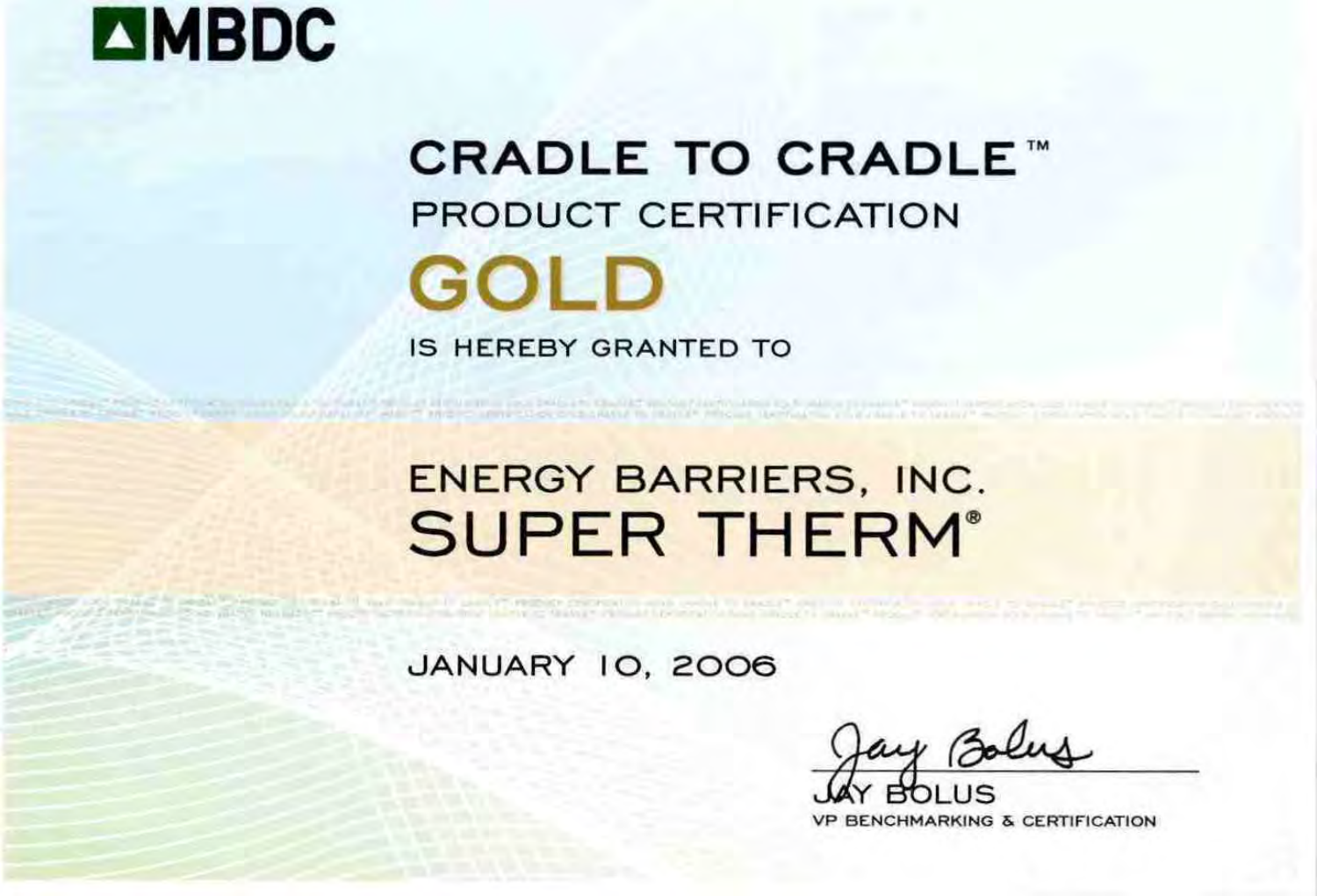

# **U.S. Green Building Council**

# **Superior Products** International II, Inc. **MEMBER SINCE 2006**

THE U.S. GREEN BUILDING COUNCIL IS THE NATION'S FOREMOST COALITION OF LEADERS WORKING TO TRANSFORM THE WAY BUILDINGS AND COMMUNITIES ARE DESIGNED, BUILT AND OPERATED, ENABLING AN ENVIRONMENTALLY AND SOCIALLY RESPONSIBLE, HEALTHY, AND PROSPEROUS ENVIRONMENT THAT IMPROVES THE QUALITY OF LIFE.

Richard Fedrizz), President, CEO and Founding Chairman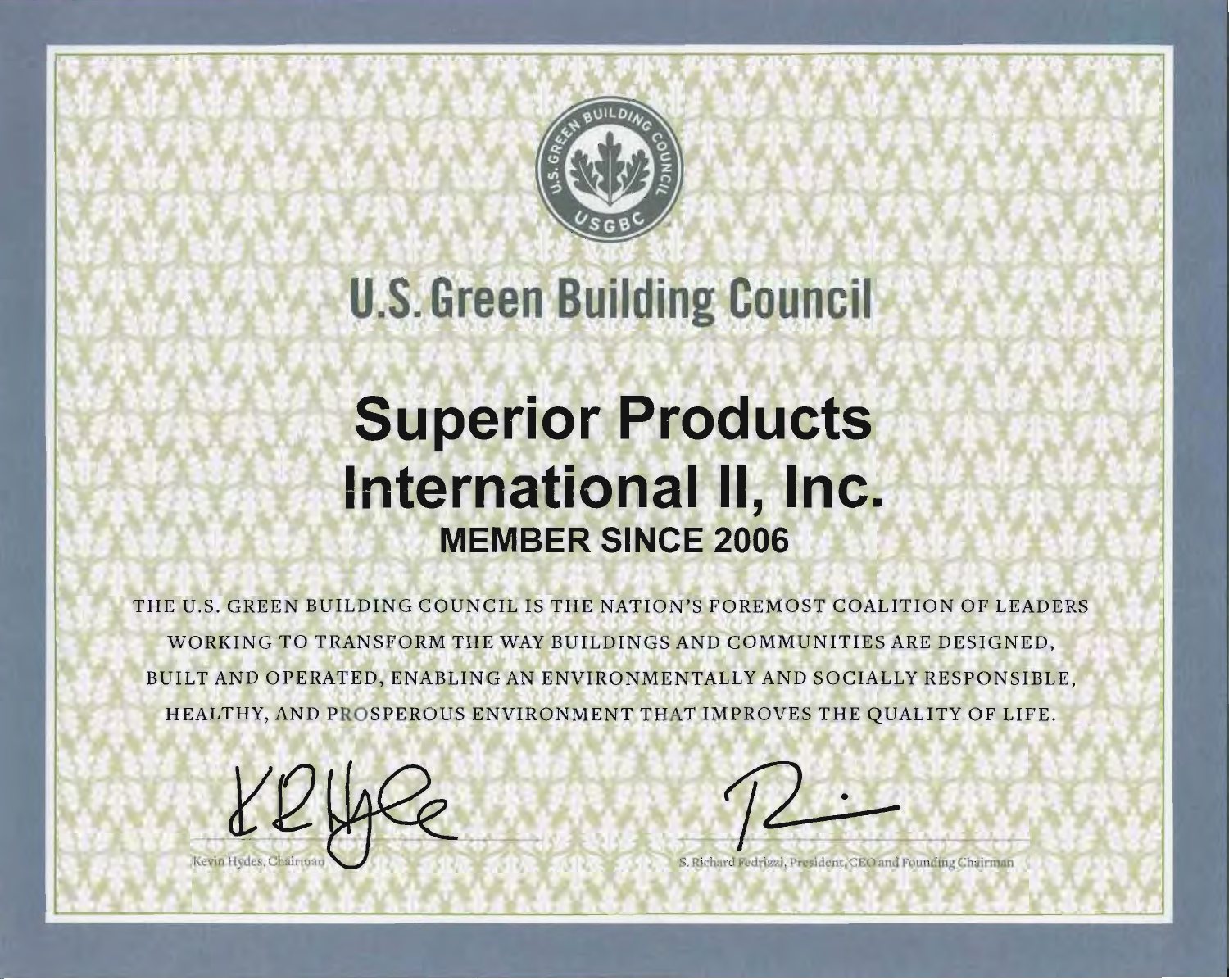

Food Safety and Inspection Service

**Regulatory Programs** Building 306, BARC-East Beltsville, MD 20705

June 01, 1990

Mr. J. E. Pritchett Superior Products of Kan-Tex, Inc. 2361 Saxwood Salina, KS 67401

Dear Mr. Pritchett:

This is in reply to your request for compound authorization received on April 19, 1990 for your product Super Therm.

This product is chemically acceptable as a coating for application to structural surfaces or surfaces where there is a possibility of incidental food contact in official establishments operating under the Federal meat and poultry products inspection program. This letter does not authorize use of the coating on any surface where there is direct or prolonged contact with food. Before food product may be placed in the area where the material is being used, the area should be sufficiently free of odor to prevent product contamination. As a safety precaution, smooth coatings should not be applied to walking or standing surfaces in processing areas.

The final granting of authorization to use coatings on structural surfaces such as walls or ceilings, or on equipment surfaces below the product zone, is the responsibility of the inspector in charge of the official plant. Before applying the coating to equipment which will subsequently be installed in an official plant, you must obtain clearance from the Equipment Standards and Review Branch, Meat and Poultry Inspection Technical Services in Washington, DC 20250. Technical advice will be provided by the Product Safety Branch upon request.

The above acceptance of this compound will not be indicated in the publication, "List of Proprietary Substances and Nonfood Compounds." This letter acts as continuing authorization for its use under the conditions stated above.

Acceptance of compounds by this Department is in no way to be construed as an endorsement of the compounds or of any claims made for them.

If any change is made in the labeling information or formulation, the authorization for use in official plants becomes void immediately.

Sincerely,

Charles R. Edwards/RCH

Charles R. Edwards, Chief Product Safety Branch Food Ingredient Assessment Division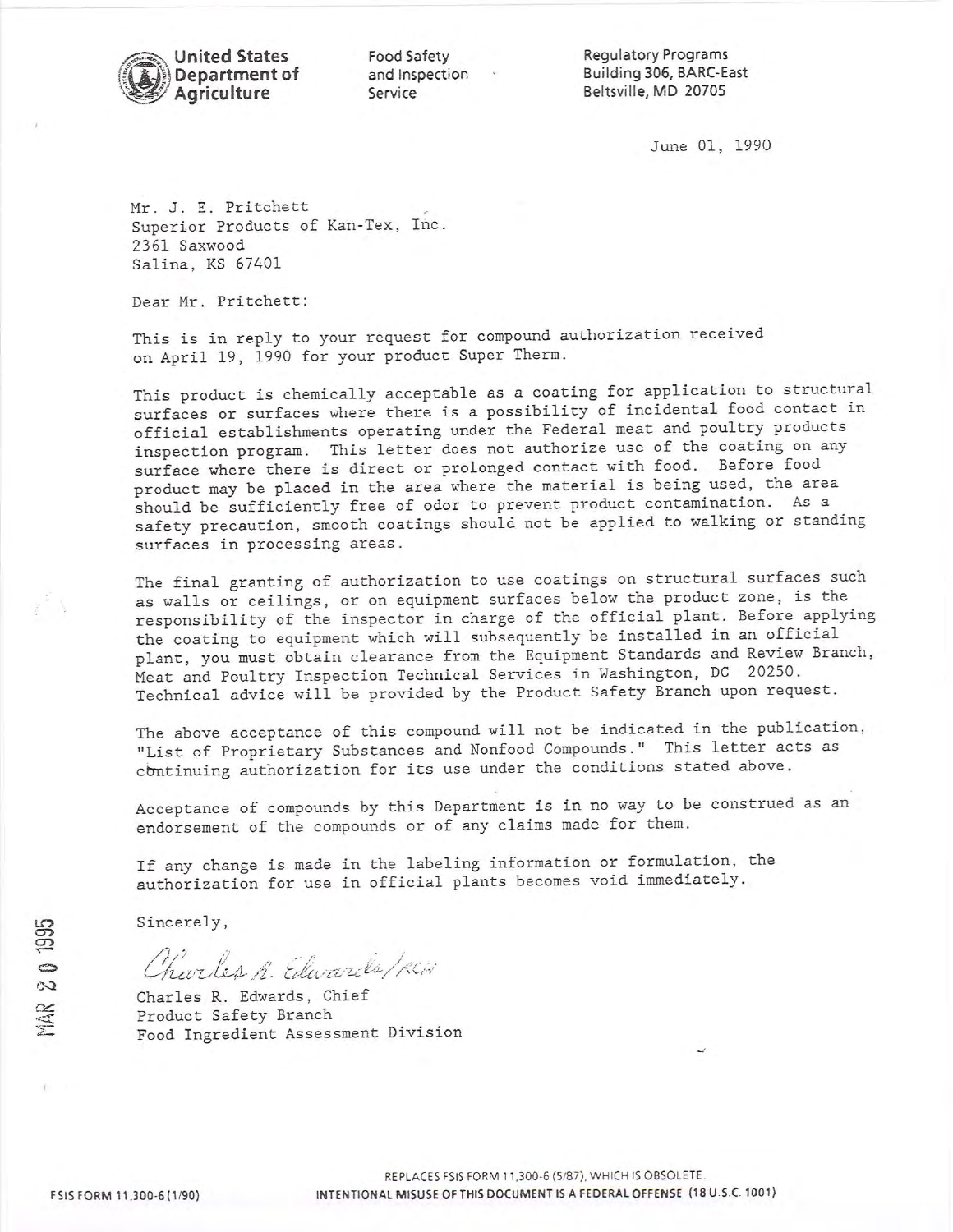

**SUPERIOR PRODUCTS INTERNATIONAL II, INC.**

# **COMPARISON OF SUPER THERM®**

# **TO OTHER REFLECTIVE COATINGS ON THE MARKET WHEN TESTED FOR ENERGY STAR PROGRAM**

In the government testing procedures on the products by Insulating Coatings Corporation, Temp-Coat Brand Products, LLC, and SPM Thermoshield, Inc. dba Roof Guardian when tested for Energy Star Program, the testing was performed to demonstrate the reflectivity of a new roof and of a three-year old roof to determine the reduction in reflectivity/performance and loss of insulation effectiveness.

See the original report of the ENERGY STAR PROGRAM at http://www.energystar.gov.

|                  |                          |                                       |                   | Percentage                                                                                        |
|------------------|--------------------------|---------------------------------------|-------------------|---------------------------------------------------------------------------------------------------|
|                  | <b>Product</b>           | <b>New Roof Reflectivity</b>          | 3 Year Old Roof   | <b>Reduction in Reflectivity</b>                                                                  |
| Aztec 900        |                          | 86%<br>reduced by a minimum of 30%    | <b>77%</b>        | $-10.5%$<br>Warranty of IO years would mean that at the end of 10 years the reflectivity would be |
| <b>Temp Coat</b> |                          | 87.7%<br>reduced by a minimum of 90%  | 61%               | $-30%$<br>Warranty of IO years would mean that at the end of 10 years the reflectivity would be   |
|                  | <b>Thermo-Shield</b>     | 84%<br>reduced by a minimum of 75%    | 63%               | - 25%<br>Warranty of IO years would mean that at the end of 10 years the reflectivity would be    |
|                  | Super Therm <sup>®</sup> | $.80\%$<br>reduced by less than 0.04% | $.79\%$           | $-01%$<br>Warranty of IO years would mean that at the end of 10 years the reflectivity would be   |
|                  | <b>Envirotrol CC-100</b> | <b>Not Tested</b>                     | <b>Not Tested</b> | <b>Not Tested</b>                                                                                 |

This comparison testing shows very clearly that SUPER THERM® is the best coating on the market to maintain its insulation ability over the years. The other coatings must be reapplied to maintain any insulation ability. SUPER THERM® does not have to reapplied.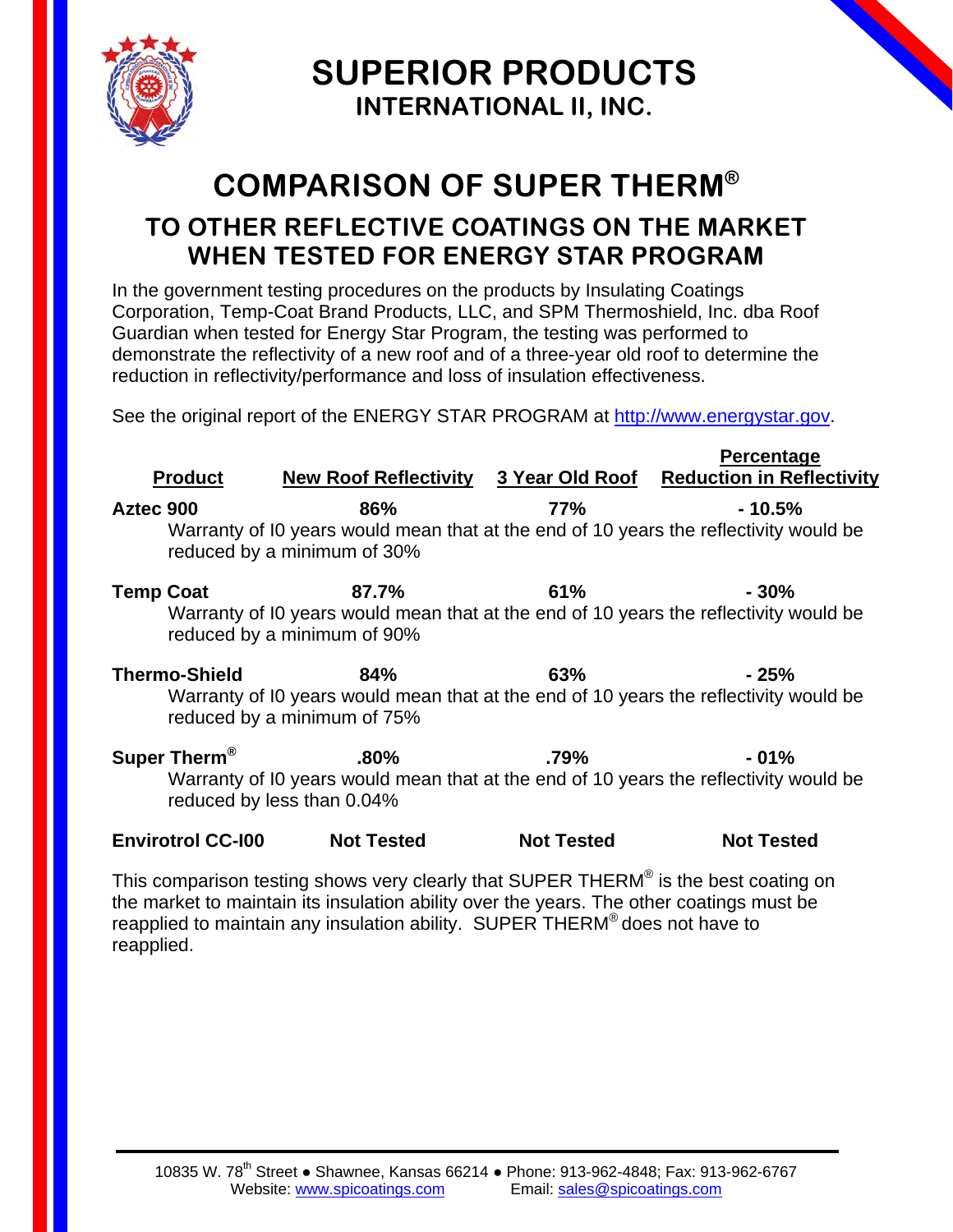| <b>Company Name</b>                     | <b>Brand</b>                 | <b>Model</b>                 | <b>Type</b>         | <b>Initial Solar</b><br><b>Reflectance</b> | <b>Solar Reflectance</b><br>after 3 years* | Low<br>Slope?           | <b>Steep</b><br>Slope?  | Warranty<br>$(years)**$ |
|-----------------------------------------|------------------------------|------------------------------|---------------------|--------------------------------------------|--------------------------------------------|-------------------------|-------------------------|-------------------------|
| <b>Henry Company</b>                    | Henry                        | 582                          | Coating             | 0.79                                       | 0.54                                       |                         | N                       | 10                      |
| Henry Company                           | Henry                        | 582 w/ white granule finish  | Coating             | 0.79                                       | 0.54                                       | Υ                       | N                       | 10                      |
| Henry Company                           | Henry                        | 869                          | Coating             | 0.7                                        | 0.54                                       | ٧                       | N                       | 5                       |
| Henry Company                           | Henry                        | SolarFlex 287                | Coating             | 0.838                                      | 0.744                                      | ٧                       | Y                       | 7                       |
| Henry Company                           | Henry                        | SolarFlex 287 SF             | Coating             | 0.838                                      | 0.744                                      |                         |                         |                         |
| Henry Company                           | Metalshield                  | 275                          | Coating             | 0.76                                       | 0.62                                       | Y                       | N                       | 10                      |
| Henry Company                           | Prograde                     | 550                          | Coating             | 0.76                                       | 0.62                                       | $\overline{\mathsf{Y}}$ | N                       | 10                      |
| <b>Henry Company</b>                    | Rubberkote                   | 827                          | Coating             | 0.76                                       | 0.62                                       | Υ                       | Z                       | 10                      |
| Hydro-Stop, Inc.                        | Hydro-Stop                   | Premium coat                 | Coating             | 0.82                                       | 0.67                                       | N                       | N                       | 10                      |
| Hydroseal Polymers Inc.                 | <b>Hydroseal Polymers</b>    | <b>Hydroseal Acrylic</b>     | Coating             | 0.76                                       | 0.69                                       | Y                       | Y                       | 10                      |
| Hyload, Inc.                            | Hyload                       | Alproof/Alpsam               | Coating             | 0.74                                       | 0.72                                       | Υ                       | N                       | $\overline{20}$         |
| <b>IB Roof Systems</b>                  | IB Single-Ply                | 50 to 80 mil.                | Single-Ply          | 0.83                                       | 0.83                                       |                         | Ÿ                       | $10 - 25$               |
| <b>Inland Coatings Corporation</b>      | <b>Inland Coatings</b>       | RC-2000 White                | Coating             | 0.82                                       | 0.72                                       | Y                       | Υ                       | 10                      |
| <b>Inland Coatings Corporation</b>      | <b>Inland Coatings</b>       | SRC-2000 White               | Coating             | 0.818                                      | 0.723                                      | N                       | N                       | 10                      |
| <b>Insulated Panel Systems</b>          | <b>IPS</b>                   | Roof/Wall Panel              | Metal               | 0.68                                       | 0.57                                       | $\overline{\mathsf{Y}}$ | Y                       | 20                      |
| <b>Insulated Panel Systems</b>          | <b>IPS</b>                   | <b>Standing Seam Profile</b> | Metal               | 0.68                                       | 0.57                                       | Y                       | Y                       | 20                      |
| <b>Insulating Coatings Corporation</b>  | <b>ASTEC</b>                 | 900                          | <b>Coating</b>      | 0.86                                       | 0.77                                       | Y                       | $\overline{\mathsf{N}}$ | 10                      |
| <b>Insulating Coatings Corporation</b>  | <b>ASTEC</b>                 | 2000                         | Coating             | 0.866                                      | 0.767                                      | Y                       | N                       | 10                      |
| Intellicoat Technologies, LLC           | Intellicoat Technologies LLC | Solar Save                   | Coating             | 0.881                                      | 0.786                                      | Υ                       | Y                       | 10 <sup>10</sup>        |
| Isothermal Protective Coatings,<br>Inc. | <b>IPC</b>                   | <b>Acrylink G</b>            | Coating             | 0.79                                       | 0.72                                       | Y                       | Y                       | $5 - 20$                |
| Johns Manville Corporation              | DynaClad*                    |                              | Modified<br>Bitumen | 0.85                                       | 0.623                                      | N                       | N                       | 20                      |
| Johns Manville Corporation              | <b>JM PVC</b>                | Single Ply Membrane          | Single-Ply          | 0.86                                       | 0.57                                       | Y                       | Z                       | $10 - 15$               |
| Johns Manville Corporation              | TopGard 400                  | White                        | Coating             | 0.83                                       | 0.61                                       | Y                       | IN.                     |                         |
| Johns Manville Corporation              | TopGard 500                  | White                        | Coating             | 0.83                                       | 0.61                                       | Υ                       | Z                       |                         |
| Johns Manville Corporation              | <b>UltraGard</b>             | .060 White EPDM              | Single-Ply          | 0.84                                       | 0.8                                        | ٧                       | Z                       | 10                      |
| Johns Manville Corporation              | <b>UltraGard</b>             | SR50, SR60, SR80             | Single-Ply          | 0.84                                       | 0.76                                       | Ÿ                       | Y                       | 15                      |
| Johns Manville Corporation              | <b>UltraGard</b>             | TPO                          | Single-Ply          | 0.87                                       | 0.83                                       | Υ                       | N                       | 15                      |
| KM Coatings Mfg., Inc.                  | KM                           | FinalCoat                    | Coating             | 0.81                                       | 0.62                                       | Υ                       | N                       | $5 - 10$                |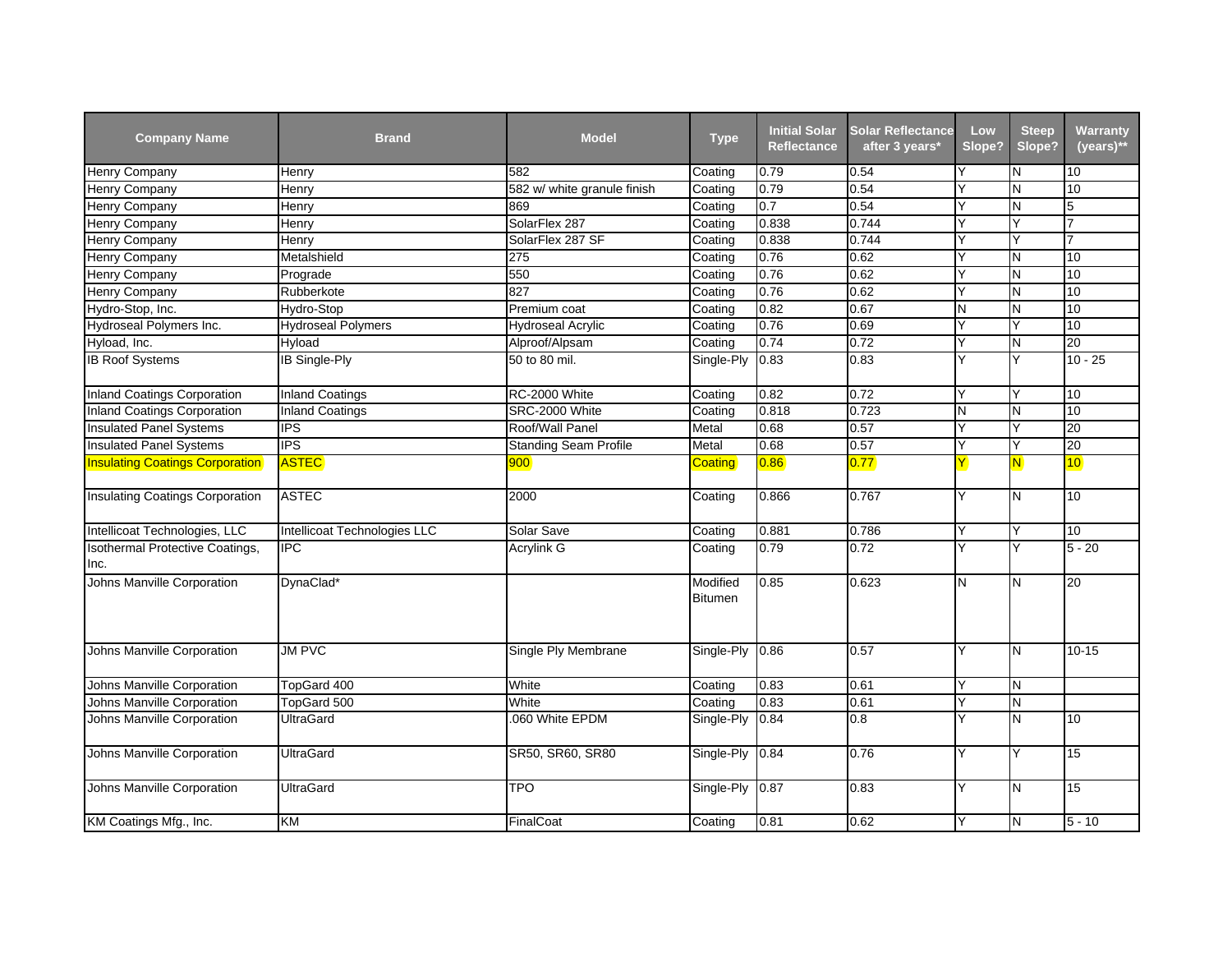| <b>Company Name</b>                                            | <b>Brand</b>                    | <b>Model</b>                                    | <b>Type</b> | <b>Initial Solar</b><br><b>Reflectance</b> | <b>Solar Reflectance</b><br>after 3 years* | Low<br>Slope? | <b>Steep</b><br>Slope? | Warranty<br>$(years)**$    |
|----------------------------------------------------------------|---------------------------------|-------------------------------------------------|-------------|--------------------------------------------|--------------------------------------------|---------------|------------------------|----------------------------|
| <b>Resin Technology Company</b>                                | Henry                           | 580                                             | Coating     | 0.94                                       | 0.91                                       | Y             |                        | 10                         |
| Resin Technology Company                                       | Henry                           | 582                                             | Coating     | 0.92                                       | 0.85                                       | Y             | Υ                      | 10                         |
| Resin Technology Company                                       | Permax                          | 100                                             | Coating     | 0.9                                        | 0.73                                       | Y             | Υ                      | 10                         |
| Resin Technology Company                                       | Permax                          | 110                                             | Coating     | 0.9                                        | 0.81                                       | Y             |                        | 10                         |
| Resin Technology Company                                       | Permax                          | 115                                             | Coating     | 0.94                                       | 0.91                                       | Y             |                        | 10                         |
| Resin Technology Company                                       | Permax                          | 2000                                            | Coating     | 0.89                                       | 0.54                                       | Y             | Y                      | 10                         |
| Resin Technology Company                                       | Permax                          | 800                                             | Coating     | 0.84                                       | 0.8                                        | Y             | ٧                      | 10                         |
| Resin Technology Company                                       | Permax                          | Permax-108                                      | Coating     | 0.92                                       | 0.85                                       | Y             | Y                      | 10                         |
| Resin Technology Company                                       | Permax                          | Permax-108 w/ White Granule<br>Finish           | Coating     | 0.79                                       | 0.54                                       | Y             | N                      | 10                         |
| Resin Technology Company                                       | Permax                          | Permax-115 w/ White Granule<br>Finish           | Coating     | 0.78                                       | 0.54                                       | Y             | N                      | $10 - 20$                  |
| RoofMart International, Inc.                                   | <b>Garnite Roofing Products</b> | Garna-Thane                                     | Coating     | 0.87                                       | 0.83                                       | Y             | N.                     | $10 - 30$                  |
| RoofMart International, Inc.                                   | <b>Garnite Roofing Products</b> | <b>Krylyk</b>                                   | Coating     | 0.734                                      | 0.702                                      | Y             | Y                      | $5 - 15$                   |
| Ryerson                                                        | <b>BASF Fluoroceram</b>         | 815W49 Natural White                            | Coating     | 0.772                                      | 0.7422                                     | Ν             |                        | 30                         |
| SAF-T-SCREENS, INC., dba Roof Roof Guardian Technologies, Inc. |                                 | <b>RG170</b>                                    | Coating     | 0.88                                       | 0.62                                       | Y             | Υ                      | 10                         |
| Guardian                                                       |                                 |                                                 |             |                                            |                                            |               |                        |                            |
| <b>SOLEC - Solar Energy</b>                                    | LO/MIT                          | LO/MIT-1                                        | Coating     | 0.8                                        | 0.67                                       | Y             | N                      | $1 - 5$                    |
| Corporation                                                    |                                 |                                                 |             |                                            |                                            |               |                        |                            |
| SPM THERMO-SHIELD, Inc.                                        | <b>Thermo-Shield</b>            | <b>Roof Coat</b>                                | Coating     | 0.84                                       | 0.63                                       | Y             | N                      | $5 - 15$                   |
| <b>SR Products Group</b>                                       | Wite Brite Elastomeric Coating  | N/A                                             | Coating     | 0.8366                                     | 0.707                                      | Y             | Y                      | $\overline{2}$             |
| SWD Urethane Company                                           | Kool-Kote                       | 1929-F                                          | Coating     | 0.81                                       | 0.72                                       | Y             | N                      | 10                         |
| <b>SWD Urethane Company</b>                                    | Kool-Kote                       | 1929-R                                          | Coating     | 0.81                                       | 0.71                                       | Y             | N                      | 10                         |
| Sandstone Products Inc                                         | <b>EVERTUFF</b>                 | SP-100                                          | Coating     | 0.875                                      | 0.681                                      | Y             | Υ                      |                            |
| Sarnafil Inc.                                                  | <b>CLASSIC</b>                  | All S327 & G410 48-120 Mil.<br>Membranes        | Single-Ply  | 0.66                                       | $0.50 - 0.66$                              | Y             | Y                      | 5 - 20 (Wind<br>& Weather) |
| Sarnafil Inc.                                                  | Decor Profile Roof TM           | All S327 & G410 48-120 Mil.<br><b>Membranes</b> | Single-Ply  | 0.48                                       | $0.15 - 0.48$                              | N             | Y                      | 5 - 20 (Wind<br>& Weather) |
| Sarnafil Inc.                                                  | <b>EnergySmart Roof</b>         | All S327 & G410 48-120 Mil.<br>Membranes        | Single-Ply  | 0.83                                       | $0.5 - 0.83$                               | Υ             | Y                      | 5 - 20 (Wind<br>& Weather) |
| Sealoflex Inc.                                                 | Sealoflex                       | Finish Coat (White)                             | Coating     | 0.77                                       | 0.69                                       | Y             | Y                      | 10                         |
| Seaman Corporation                                             | FiberTite                       | FiberTite XT, SM, FB, LX,<br>Xtreme             | Single-Ply  | 0.81                                       | 0.77                                       | Y             | Y                      | $10 - 15$                  |
| Siplast, Inc.                                                  | Siplast, Inc.                   | PC-227 Elastomeric Roof<br>Coating              | Coating     | 0.75                                       | 0.65                                       | Υ             | N                      | $5 - 10$                   |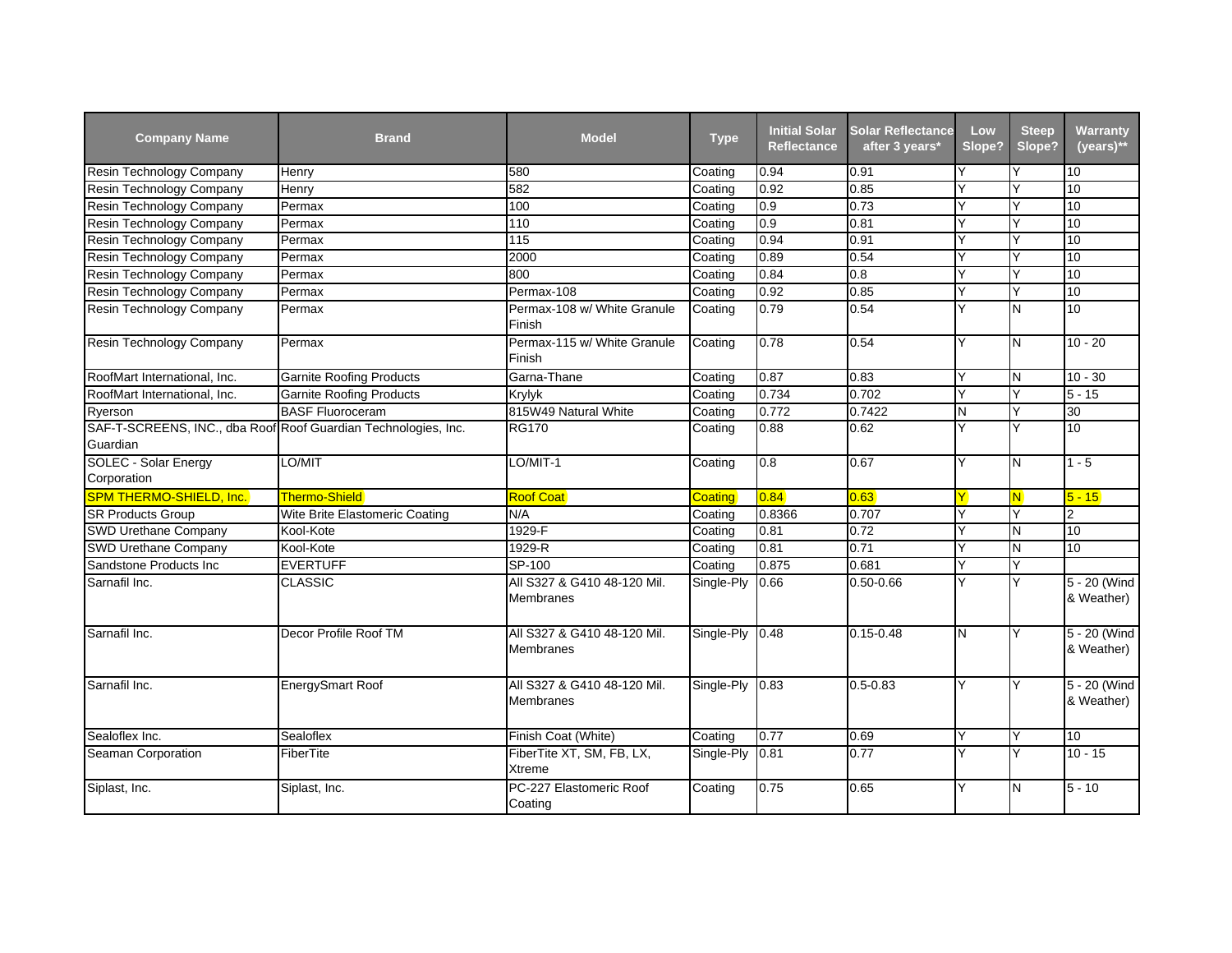| <b>Company Name</b>               | <b>Brand</b>           | <b>Model</b>                                                 | <b>Type</b>    | <b>Initial Solar</b><br><b>Reflectance</b> | <b>Solar Reflectance</b><br>after 3 years* | Low<br>Slope? | <b>Steep</b><br>Slope? | Warranty<br>$(years)**$ |
|-----------------------------------|------------------------|--------------------------------------------------------------|----------------|--------------------------------------------|--------------------------------------------|---------------|------------------------|-------------------------|
| TAMKO Building Products, Inc.     | AstonWood              | Wood Profile - Sequoia Red                                   | Metal          | 0.27                                       | 0.27                                       | N             |                        | 50                      |
| TAMKO Building Products, Inc.     | AstonWood              | Wood Profile - Taupe                                         | Metal          | 0.28                                       | 0.28                                       | N             | Y                      | 50                      |
| TAMKO Building Products, Inc.     | <b>StoneCrest</b>      | Slate Profile - Brite Red                                    | Metal          | 0.33                                       | 0.33                                       | N             | Y                      | 50                      |
| TAMKO Building Products, Inc.     | <b>StoneCrest</b>      | Slate Profile - Canyon Copper<br><b>Bronze</b>               | Metal          | 0.32                                       | 0.32                                       | N             | Y                      | 50                      |
| TAMKO Building Products, Inc.     | <b>StoneCrest</b>      | Slate Profile - Sequoia                                      | Metal          | 0.27                                       | 0.27                                       | N             | Y                      | 50                      |
| TAMKO Building Products, Inc.     | <b>TAM Star</b>        | <b>White Coating</b>                                         | Coating        | 0.75                                       | 0.7                                        | Y             |                        |                         |
| Tech Traders Inc.                 | Insuladd               | E-Coat                                                       | Coating        | 0.85                                       | 0.75                                       | Y             | Y                      | 10                      |
| Technical Roofing Solutions, Inc. | <b>ADURON</b>          | OC9000                                                       | Coating        | 0.852                                      | 0.719                                      | N             | N                      | $5 -$<br>10/Lifetime    |
| Technical Roofing Solutions, Inc. | Roof-Tek               | Acry-Tek 4200 White                                          | Coating        | 0.799                                      | 0.776                                      | Y             | Y                      | $\overline{10}$         |
| Technical Roofing Solutions, Inc. | Roof-Tek               | <b>RT-SP2206</b>                                             | Coating        | 0.83                                       | 0.83                                       | Y             | Y                      | $5 - 10$                |
| Temp-Coat Brand Products, LLC     | <b>TEMP COAT</b>       | <b>Roofing &amp; Siding Coating</b>                          | <b>Coating</b> | 0.877                                      | $ 0.61\rangle$                             | Y             | Y.                     | 10 <sub>o</sub>         |
| Texas Refinery Corp.              | Texas Refinering Corp. | Aluminum Quick-Patch                                         | Coating        | 0.88                                       | 0.83                                       | Y             | N                      |                         |
| Texas Refinery Corp.              | Texas Refinering Corp. | White Metal Seal Elastomeric<br>Coating                      | Coating        | 0.83                                       | 0.8                                        | Y             | N                      |                         |
| The Brewer Company                | Cool King              | #5621 Premium White<br>Reflective Roof Coating               | Coating        | 0.75                                       | 0.7                                        | Y             | N                      | $\overline{7}$          |
| The Brewer Company                | Fortress               | #5601 White Elastomeric<br>Coating                           | Coating        | 0.83                                       | 0.71                                       | Y             | N                      | 7                       |
| The Garland Company, Inc.         | <b>Bare Galvalume</b>  | R-Mer Span, R-Mer Loc, R-Mer<br>Clad, R-Mer Lite             | Metal          | 0.68                                       | 0.57                                       | Y             | N                      | 30                      |
| The Garland Company, Inc.         | Natural Patina         | R-Mer Span, R-Mer Loc, R-Mer<br>Seam, R-Mer Clad, R-Mer Lite | Metal          | 0.469                                      | 0.461                                      | IN.           | Y                      | 30                      |
| The Garland Company, Inc.         | <b>Portland Stone</b>  | R-Mer Span, R-Mer Loc, R-Mer<br>Seam, R-Mer Clad, R-Mer Lite | Metal          | 0.458                                      | 0.454                                      | N             | Y                      | 30                      |
| The Garland Company, Inc.         | Pyramic                | White Reflective Coating                                     | Coating        | 0.85                                       | 0.54                                       | Y             | Y                      | $1 - 10$                |
| The Garland Company, Inc.         | Regal White            | R-Mer Span, R-Mer Loc, R-Mer<br>Seam, R-Mer Clad, R-Mer Lite | Metal          | 0.681                                      | 0.671                                      | N             | Y                      | 30                      |
| The Garland Company, Inc.         | Sandstone              | R-Mer Span, R-Mer Loc, R-Mer<br>Seam, R-Mer Clad, R-Mer Lite | Metal          | 0.542                                      | 0.539                                      | lΝ            | Y                      | 30                      |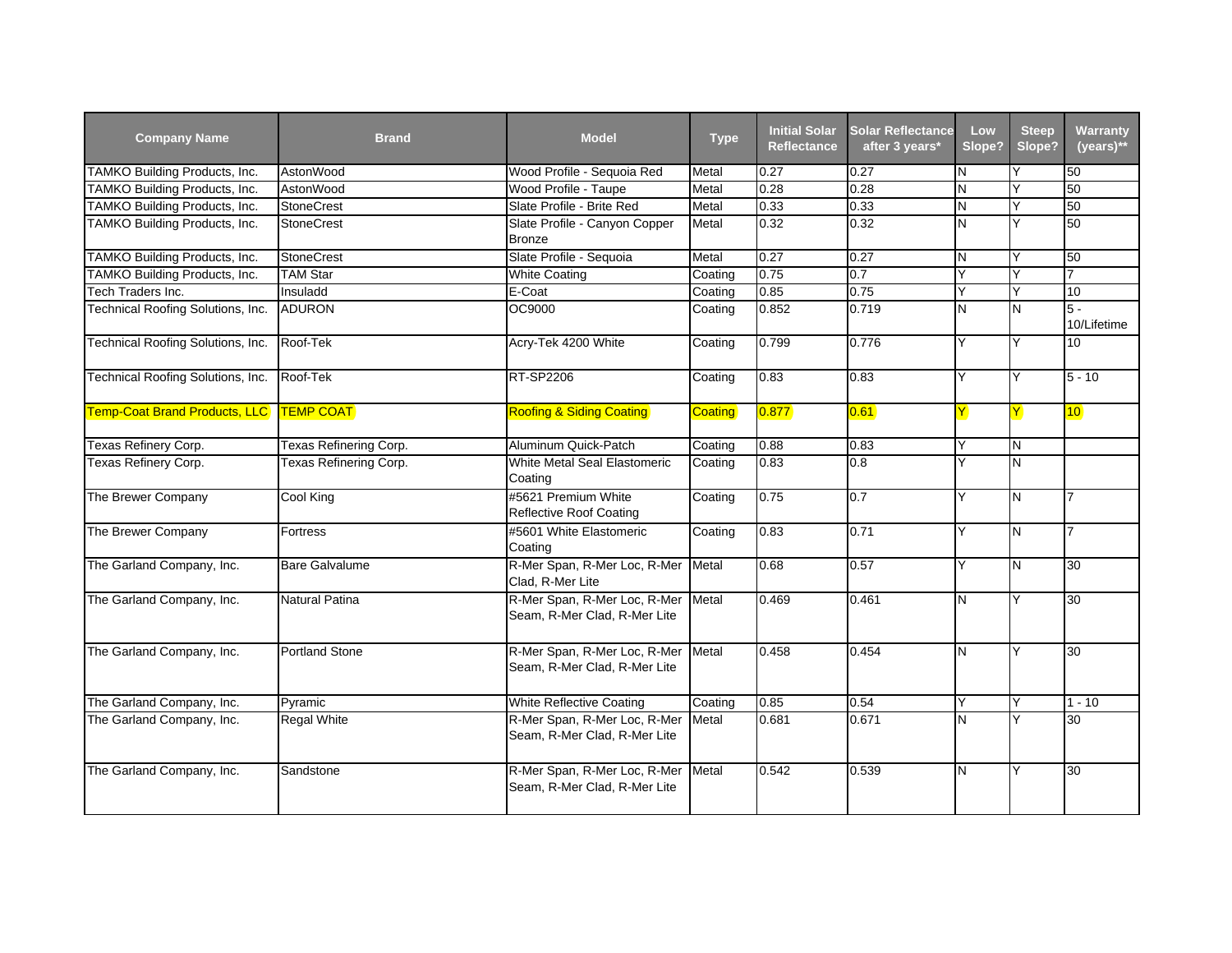| <b>Company Name</b>                                                                    | <b>Brand</b>                 | <b>Model</b>                                        | <b>Type</b>                | <b>Initial Solar</b><br><b>Reflectance</b> | <b>Solar Reflectance</b><br>after 3 years* | Low<br>Slope? | <b>Steep</b><br>Slope? | <b>Warranty</b><br>$(years)**$ |
|----------------------------------------------------------------------------------------|------------------------------|-----------------------------------------------------|----------------------------|--------------------------------------------|--------------------------------------------|---------------|------------------------|--------------------------------|
| Siplast, Inc.                                                                          | Siplast, Inc.                | Veral Aluminum                                      | Modified<br><b>Bitumen</b> | 0.88                                       | 0.66                                       |               | Ν                      | $10 - 20$                      |
| <b>Solar Guard Coatings</b>                                                            | Solastic                     | Premium Fibered Aluminum<br>Coating                 | Coating                    | 0.674                                      | 0.571                                      | N             | N                      | 5                              |
| <b>Solar Guard Coatings</b>                                                            | Solastic                     | Premium Non-Fibered<br>Aluminum Coating             | Coating                    | 0.677                                      | 0.587                                      | N             | N                      | 5                              |
| <b>Solar Guard Coatings</b>                                                            | Solastic                     | Premium White Elastomeric<br>Coating                | Coating                    | 0.805                                      | 0.668                                      | N             | Z                      | $5 - 10$                       |
| <b>Solar Guard Coatings</b>                                                            | Solastic                     | <b>White Elastomeric Coating</b>                    | Coating                    | 0.79                                       | 0.65                                       | N             | N                      | $5 - 10$                       |
| Southwest Metal Roofing Systems Galvalume AZ55                                         |                              | <b>Sheet Metal</b>                                  | Metal                      | 0.68                                       | 0.52                                       | Ÿ             | Y                      | 20                             |
| Specialty Coatings Co. and<br>Specialty Coatings Co. DBA<br>Specialty Finishes Co.(CA) | Super Series 4800 Super Cool | Mission Clay 408-10-2R840                           | Built-Up-<br>Roof<br>(BUR) | 0.312                                      | 0.3                                        | N             | Y                      | 20                             |
| <b>Stevens Roofing Systems</b>                                                         | <b>Stevens</b>               | Stevens EP                                          | Single-Ply                 | 0.86                                       | 0.85                                       | Υ             | N                      | $5 - 20$                       |
| <b>Stevens Roofing Systems</b>                                                         | Stevens                      | Stevens Hypalon (CSM)                               | Single-Ply                 | 0.85                                       | 0.77                                       | Y             | N                      | $5 - 20$                       |
| <b>Stevens Roofing Systems</b>                                                         | Stevens                      | Stevens Multi-Purpose Roof<br>Coating               | Coating                    | 0.82                                       | 0.72                                       | Y             | N                      |                                |
| Structural Elastomeric Products,<br>Inc.                                               | E-las-tek                    | #100 Solar Mastic                                   | Coating                    | 0.856                                      | 0.772                                      | Y             | N                      | 5                              |
| Structural Elastomeric Products,<br>Inc.                                               | E-las-tek                    | #109 Solar Magic                                    | Coating                    | 0.792                                      | 0.783                                      | Y             | N                      | $\overline{4}$                 |
| Structural Elastomeric Products,<br>Inc.                                               | E-las-tek                    | #120 Solar Tek 2000                                 | Coating                    | 0.839                                      | 0.795                                      | Y             | N                      | 6                              |
| Sun Tech Coating, Mfg                                                                  | Sunguard                     | Top Coat 1                                          | Coating                    | 0.81                                       | 0.7                                        | Y             | N                      | 5                              |
| Sunlife Systems                                                                        | Sunlife                      | Sunlife Roofing Compound                            | Coating                    | 0.9                                        | 0.84                                       | Ÿ             | Y                      | $10 - 15$                      |
| Sunshine Systems, Inc.                                                                 | Sunshine Systems             | Sunshine Re-Roof Systems                            | Metal                      | 0.7                                        | 0.66                                       | Υ             | Y                      | 10                             |
| <b>Sunward Corporation</b>                                                             | Sunward                      | Commercial High Rib/Rockweld Metal<br><b>TS 324</b> |                            | 0.78                                       | 0.58                                       | Y             | Y                      | 20                             |
| <b>Superior Products International II,</b><br>Inc.                                     | Ceramic                      | <b>Super Therm</b>                                  | Coating                    | 0.8                                        | 0.79                                       | Y             | N.                     | $10 - 20$                      |
| T. Clear Corporation                                                                   | Lightguard                   | COOLGUARD                                           | Tile                       | 0.84                                       | 0.65                                       | Y             | N                      | $5 - 10$                       |
| TAMKO Building Products, Inc.                                                          | AstonWood                    | Wood Profile - Brite Red                            | Metal                      | 0.33                                       | 0.33                                       | N             | Y                      | 50                             |
| TAMKO Building Products, Inc.                                                          | AstonWood                    | Wood Profile - Coastal White                        | Metal                      | 0.58                                       | 0.58                                       | N             | Y                      | 50                             |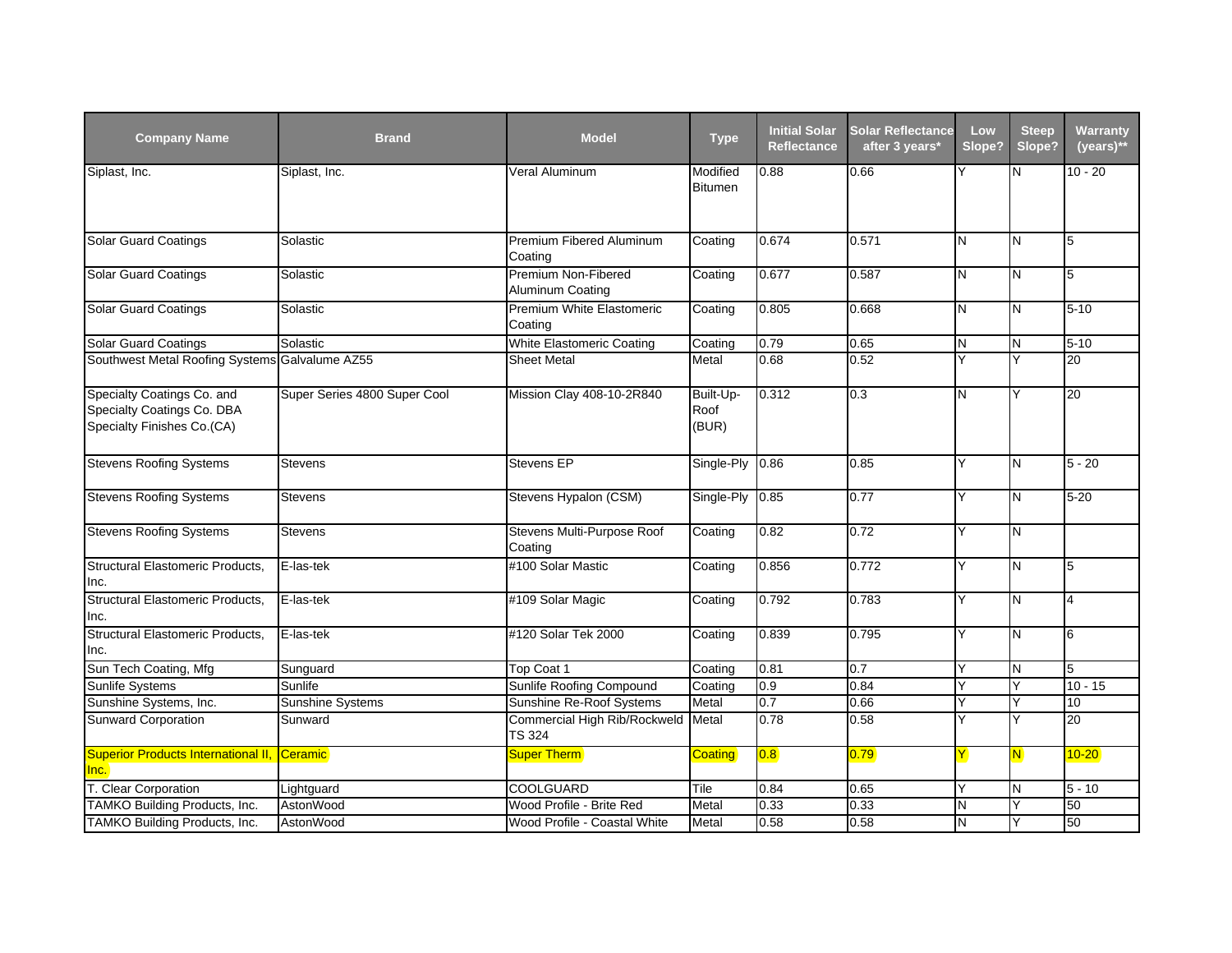

**SUPERIOR PRODUCTS INTERNATIONAL II, INC.**

# **LONG TERM PERFORMANCE AND DURABILITY OF SUPER THERM®**

## **SOLAR REFLECTANCE TEST OF SUPER THERM® AFTER 15 YEARS**

Reflectance Test of 15 Year Old Roof in Western Kansas where SUPER THERM® Was Applied in 1989

### **RESEARCH ON HIGH REFLECTANCE COATINGS IN JAPAN**

Research on Cool Roof in Japan by Mr. Yasushi Kondo, PhD of Musashi Institute of Technology at International Workshop on Countermeasures to Urban Heat Island.

SUPER THERM<sup>®</sup> performance and durability was proven over fifteen (15) years with a reduction in total reflectance of 19.4% and in visible light reflectance of 15.9%.

Of twenty-one other high reflectance coatings, the coating with the highest reflectance at the time of application lost 30% of total reflectance after 571 days  $(1\frac{1}{2}$  years).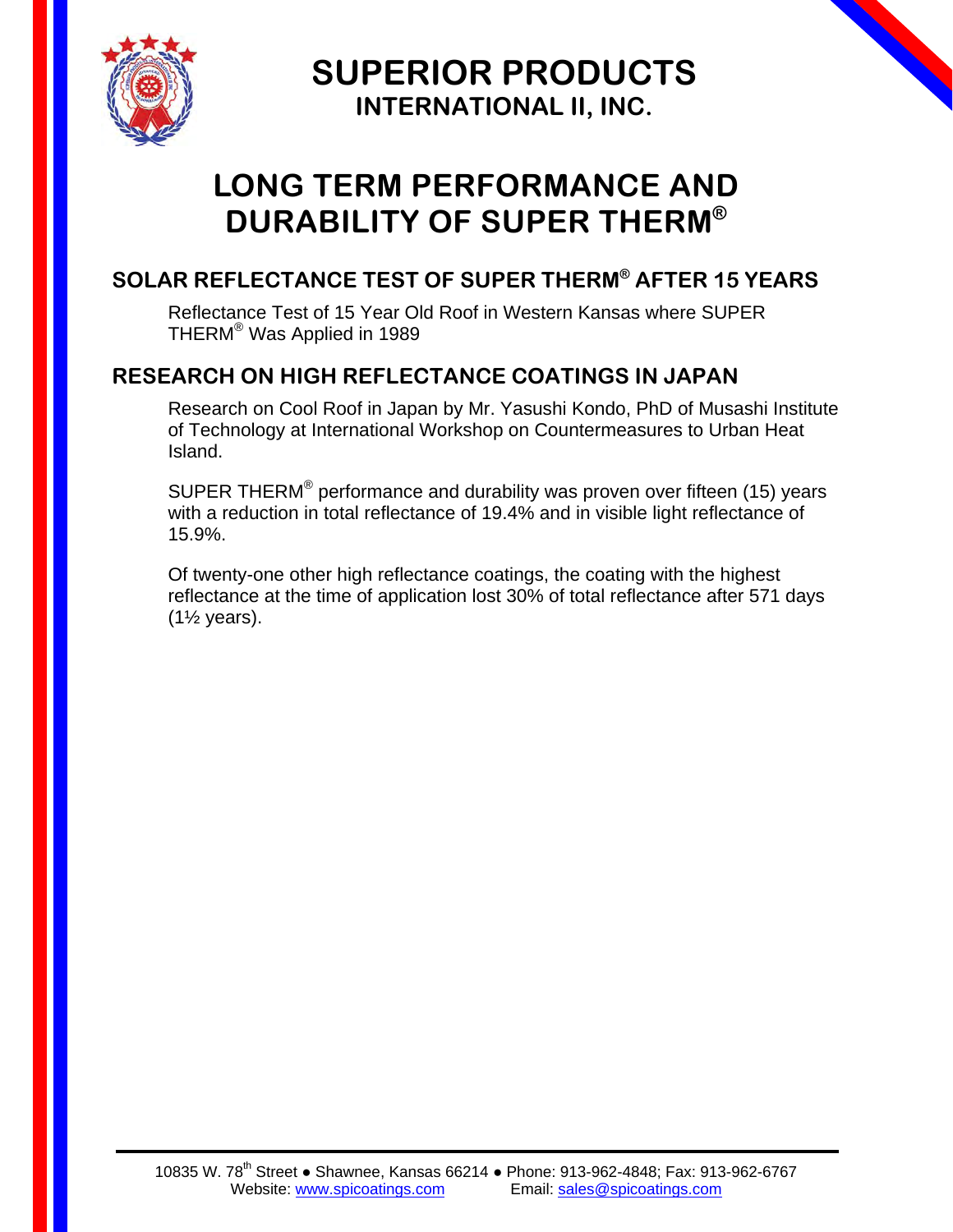# Solar Reflectance Test After 15 Years

## *Reflectance Durability*

#### ● **User**

Mr. Roger Kuntz, President of K-Teck Routel Box 69, Grainfield, Kansas 67737

#### ● **Test Piece**

The test piece was taken from a 15-year old roof in January 2006 where Super Therm was applied in 1989.



### ● **Climate Condition**

K-Teck is a manufacturing facility located in Grainfield, Western Kansas. This area's climate is very severe with -21°C in the winter with snow and ice and with 38°C in the summer with sand storms and very strong sun radiation.

#### ● **Solar Reflectance Test**

Test Center: Building Material Test Center Test Method: Solar Reflectance Test JIS R 3106 (Reflectance Test on Plate Glass)



#### ● **Evaluation**

This is an excellent result for a roof of a factory in extremely severe conditions to remain at 84.1% of visible light reflectance and 73% of total solar reflectance after 15 years. The reflectance of near infrared is 67.1% because the Super Therm® at that time did not contain the fourth ceramic which is designed to block infrared rays introduced in 2000. This fourth ceramic repels 65% of infrared, so the result with the current Super Therm® will be better.